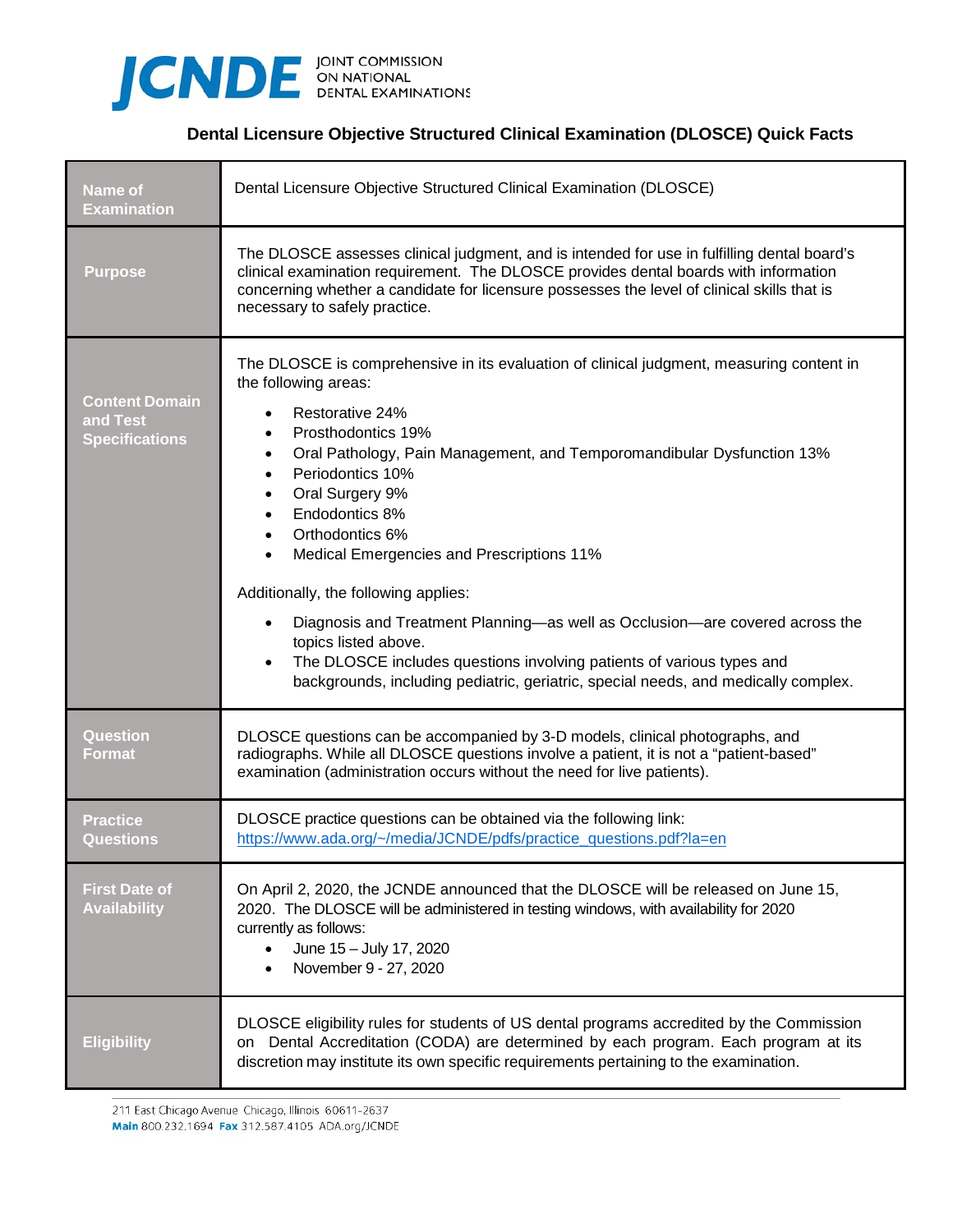## CNDE ON NATIONAL EXAMINATIONS

| <b>Administration</b>                                      | The DLOSCE will contain 150 questions and require 1 day to administer. Administrations will<br>occur at select Prometric testing centers located throughout the US. The DLOSCE Candidate<br>Guide can be downloaded via the following link:<br>https://www.ada.org/~/media/JCNDE/pdfs/dlosce_guide.pdf?la=en                                                                                                                                                                                                |
|------------------------------------------------------------|-------------------------------------------------------------------------------------------------------------------------------------------------------------------------------------------------------------------------------------------------------------------------------------------------------------------------------------------------------------------------------------------------------------------------------------------------------------------------------------------------------------|
| <b>Cost of</b><br><b>Administration</b>                    | The fee for 2020 administrations of the DLOSCE will be \$800. A lower fee is being charged in<br>2020, due to COVID-19 and the unique challenges faced by students.                                                                                                                                                                                                                                                                                                                                         |
| <b>General</b><br><b>Policies and</b><br><b>Procedures</b> | Unless stated otherwise, DLOSCE policies and procedures are anticipated to be fully<br>consistent with the policies and procedures of the JCNDE. This includes, for example, policies<br>concerning examination rules of conduct and appeals.                                                                                                                                                                                                                                                               |
|                                                            | Candidate Results. The DLOSCE is a criterion-referenced examination, with the minimum<br>passing score (i.e., 75) determined by subject matter experts through rigorous standard-setting<br>activities. DLOSCE results will be reported as Pass/Fail. Candidates who Pass will simply<br>receive notification of their status as having passed the examination. Candidates who Fail<br>will be provided general information that permits them to understand areas where<br>remediation would be beneficial. |
| <b>Results</b><br><b>Reporting</b>                         | DLOSCE results will typically be made available approximately four to five weeks after the<br>close of each administration window. Results can be viewed online by logging into the My<br><b>Account Summary</b>                                                                                                                                                                                                                                                                                            |
|                                                            | School Results. Candidates' Pass/Fail status will be reported through the DTS Hub. Schools<br>will receive periodic reports that describe how their students perform on the examination,<br>relative to students from other schools.                                                                                                                                                                                                                                                                        |
|                                                            | Dental Board Results. Candidates' Pass/Fail status will be reported through the DTS Hub.                                                                                                                                                                                                                                                                                                                                                                                                                    |